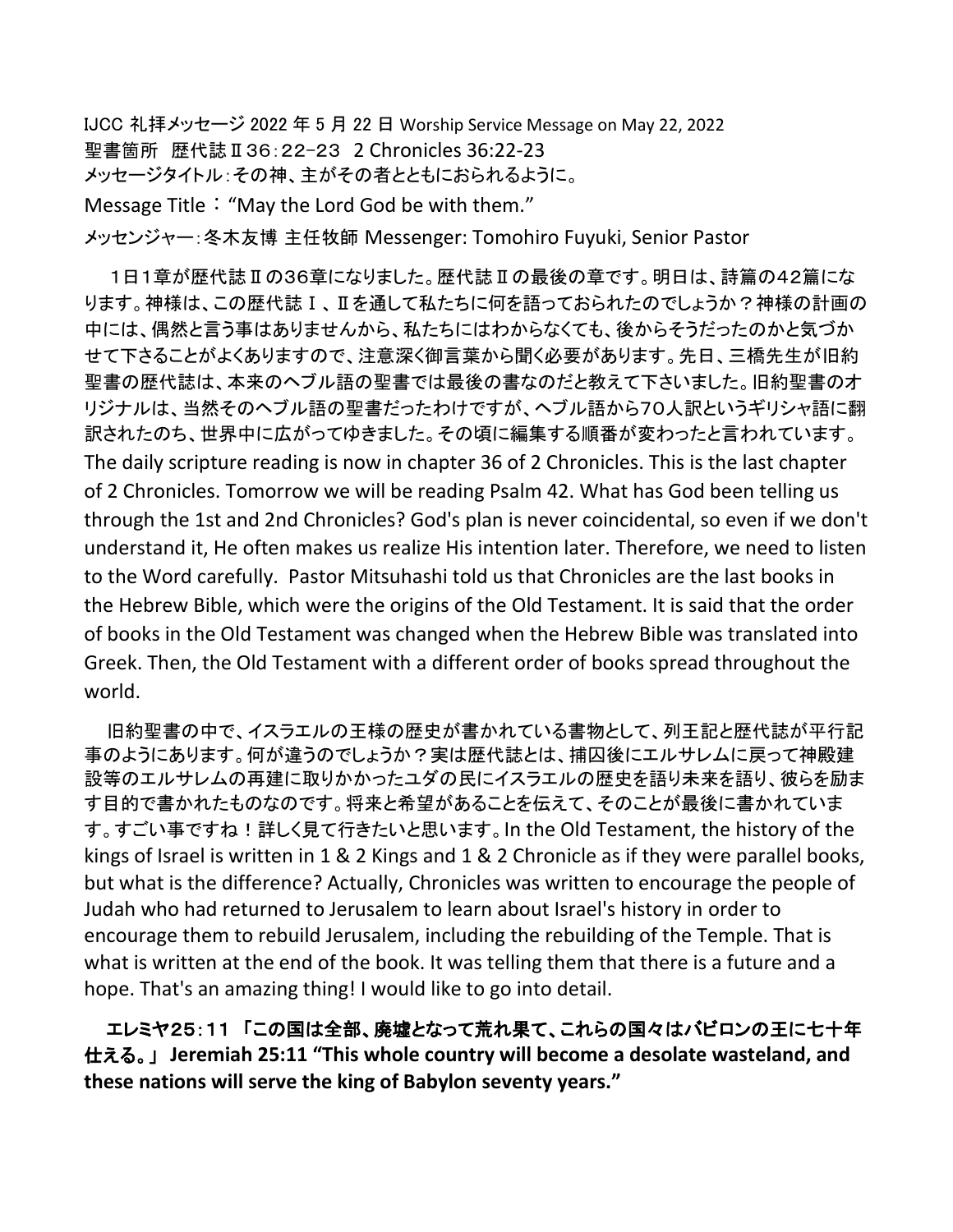預言者エレミヤの口を通して、神様はユダの人々にバビロンで 70 年間捕囚になるという事を警告し ていました。そして、その後解放されて、エルサレムに帰ってくることも民は聞かされていたのです。し かし、その事を覚えている人は、いなかったかもしれません。聖書は、すごい書物です。私たちもまだ わからない事が、たくさんあるのです。Through the mouth of the prophet Jeremiah, he had warned the people of Judah that they would be held captive in Babylon for 70 years. They were also told that they would then be released and return to Jerusalem. But, no one may have remembered that. The Bible is an amazing book. There are so many things we still don't understand.

### 今日の結論です。「その神、主がその者とともにおられるように。その者は上って行くようにせよ。」 **Today's Conclusion. "May the Lord God be with them. Let him go up."**

主が私たちと共におられる。そして、その主と共にエルサレムに行って神殿を再建するのです。一 緒に体験して行きましょう!という励ましの約束を今日、受け取りましょう!今日は、聖書の約束の中 から、私たちには将来と希望を与えられるための計画があることを共に確信したいと思います。The Lord is with us. And we will go with Him to Jerusalem to rebuild the Temple. Let's experience it together! Let us receive this encouraging promise today! Today, through the promises of the Bible, I want to reassure you that together He gives us a plan to give us a future and a hope.

#### 1.あなたがたをこの所に帰らせる。 **To bring you back to the place.**

この所とはどこでしょうか?今バビロンに捕囚されている民にとって、それは、ふるさとイスラエル のエルサレムです。まだエルサレムにいた時に、バビロンに連れて行かれることを知ったユダの人た ちは、恐れと恐怖で不安だったに違いありません。ユダの人たちは、エルサレムで預言者エレミヤの 話を聞いたのです。しかし、きっと信じられなかったでしょう。目の前の状況しか目に浮かばなかった からです。私たちもそんな状況に不安になることがいっぱいあります。そんな時こそ、みことばの約束 を信じましょう! Where is this place? They are in Babylon now, but it is Jerusalem, the hometown of Israel. When the people of Judah learned that they would be taken to Babylon while they were still in Jerusalem, they must have been anxious with fear and terror. The people of Judah heard about the prophet Jeremiah in Jerusalem. But I am sure they could not believe it. They could only see the situation in front of them. We, too, are often anxious about such situations. It is in times like these that we need to believe in the promises of the Word of God!

エレミヤ 29:10-11「**まことに、主はこう仰せられる。『バビロンに七十年の満ちるころ、わたしはあん たがたを顧み、あなたがたにわたしの幸いな約束を果たして、あなたがたをこの所に帰らせる。わた しはあなたがたのために立てている計画をよく知っているからだ。―主の御告げ―それはわざわいで はなくて、平安を与える計画であり、あなたがたに将来と希望を与えるためのものだ。』」Jeremiah 29:10-11 This is what the LORD says: "When seventy years are completed for Babylon, I will come to you and fulfill my good promise to bring you back to this place. <sup>11</sup> For I know the plans I have for you," declares the LORD, "plans to prosper you and not to harm you, plans to give you hope and a future.**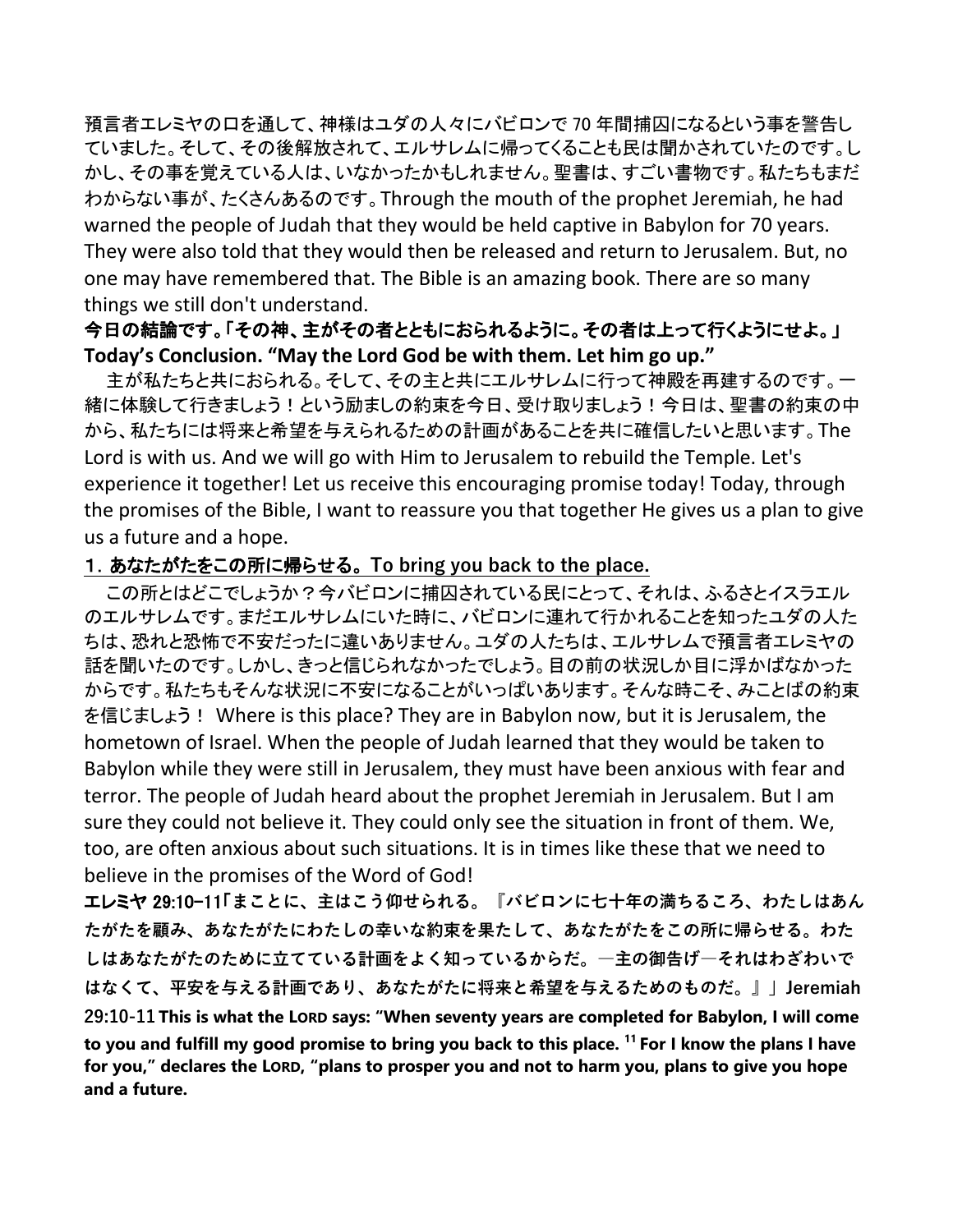まだ始まっていないのに 70 年先のことなど想像もつかなかったでしょう。しかし、みことばの約束は、 真実なのです。主の御告げは、必ず起こるのです。みことばの約束を信じて握りましょう!もう一度 11 節を読みましょう!信じましょう! You could not have imagined what the next 70 years would be like if it had not yet begun. But the promises of the Word of God are true. The promise of the Lord will surely happen. Let us believe and hold the promise of the Word! Let us read verse 11 again! Let's believe it!

## 2.イスラエルの神、主の宮を建てるようにせよ。**Build the temple of the Lord, the God of Israel**

神様の御心は、イスラエルの民がエルサレムに戻って来て、神殿を再建すること、神様の栄光が 現されることでした。その事は、イスラエルの民がバビロンに捕囚される前から計画されていたので す。しかも、誰がその神殿を再建するのか?誰がそうさせるのかまで、神様は決めておられたので す。実は、なんと!バビロンを滅ぼしたペルシャの王クロスがそれをすると、クロス王が生まれる150 年ほど前から預言されていたのです。The will of God was for the Israelites to return to Jerusalem to rebuild the temple and to reveal God's glory. This was planned even before the Israelites were taken captive to Babylon. Who was going to rebuild the temple? God had even decided who would rebuild the temple and who would make it happen. In fact, wow! It was prophesied about 150 years before the birth of King Cyrus, King of Persia, who destroyed Babylon.

# イザヤ書 44:28 「わたしはクロスに向かっては、『わたしの牧者、わたしの望む事をみな成し遂げる』と 言う。エルサレムに向かっては、『再建される。神殿は、その基が据えられる』と言う。」 **Isaiah 44:28 who says of Cyrus, 'He is my shepherd and will accomplish all that I please; he will say of Jerusalem, "Let it be rebuilt," and of the temple, "Let its foundations be laid."'**

ですから、クロス王は、自分がエルサレムに神の神殿を再建することをイザヤ書を読んで知っていた 可能性があります。預言者イザヤは、偉大な預言者と言われていますが、何を隠そうイザヤは、700 年前から救い主イエスがこの地上に生まれることを預言していたのですから、今思うと150年前にク ロスがエルサレムで神殿を再建することをイザヤが預言していたことは、特別の事ではなかったと言 えるでしょう!Therefore, King Cyrus may have known from reading Isaiah that he was going to rebuild God's temple in Jerusalem. The prophet Isaiah is said to be a great prophet. In fact, Isaiah had prophesied that the Savior Jesus would be born on this earth 700 years earlier. In that sense, Isaiah's prophecy about Cyrus 150 years before he was born may not have been that surprising!

エズラ記を書いた祭司であり、書記官であり、偉大な指導者であったエズラは、歴代誌Ⅰ、Ⅱを書い たと言われていますが、その最後の章である 36 章の中では、エレミヤによって預言されたことがペル シャの王クロスの第一年に実現することも知らされていたのです。Ezra, the priest, scribe, and great leader who wrote the book of Ezra, is said to have written 1 & 2 Chronicles as well.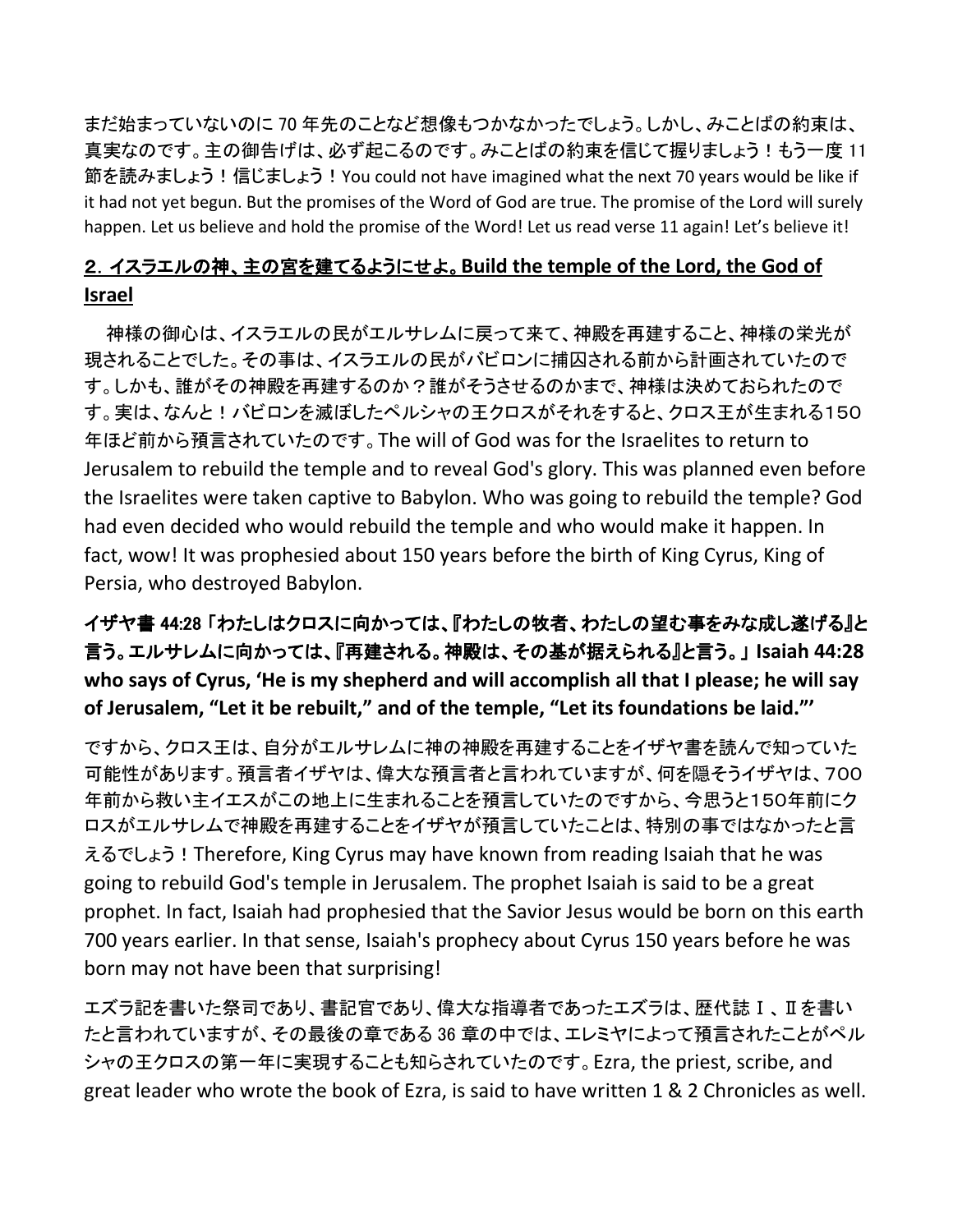Also, in the last chapter of Chronicles, 36, it was known that what was prophesied by Jeremiah in the first year of King Cyrus of Persia would come true.

歴代誌Ⅱ 36:22~23 ペルシヤの王クロスの第一年に、エレミヤにより告げられた主のことばを実現 するために、主はペルシヤの王クロスの霊を奮い立たせたので、王は王国中におふれを出し、文書 にして言った。「ペルシヤの王クロスは言う。『天の神、主は、地のすべての王国を私に賜った。この 方はユダにあるエルサレムに、ご自分のために宮を建てることを私にゆだねられた。あなたがた、す べて主の民に属する者はだれでも、その神、主がその者とともにおられるように、その者は上って行く ようにせよ。』」**Chronicles II 36:22-23 " In the first year of Cyrus king of Persia, in order to fulfill the word of the LORD spoken by Jeremiah, the LORD moved the heart of Cyrus king of Persia to make a proclamation throughout his realm and also to put it in writing: "This is what Cyrus king of Persia says: "'The LORD, the God of heaven, has given me all the kingdoms of the earth and he has appointed me to build a temple for him at Jerusalem in Judah. Any of his people among you may go up, and may the LORD their God be with them.'"**

エズラは、エズラ記の初めにもペルシャの王クロスについて紹介しています。これによると、クロス 王は異邦人でありながらイスラエルの神を認めているのです。それは、自分が生まれる150年も前か らイザヤが自分を名指しで神殿を再建させる者と預言していたことを知っていたからではないかと私 は思います。これは、私の個人的な解釈です。定かではありませんが、神のなさることは、本当に不 思議です。Ezra introduced the King Cyrus of Persia, at the beginning of the book of Ezra and in it Cyrus acknowledged the God of Israel while being a Gentile. It is my belief that Cyrus knew about Isaiah's prophesy which was made 150 years before he was born. This is my personal interpretation. I am not certain, but what God does is truly a mystery.

エズラ記1:1~3ペルシヤの王クロスの第一年に、エレミヤにより告げられた主のことばを実現する ために、主はペルシヤの王クロスの霊を奮い立たせたので、王は王国中におふれを出し、文書にし て言った。 「ペルシヤの王クロスは言う。『天の神、主は、地のすべての王国を私に賜った。この方は ユダにあるエルサレムに、ご自分のために宮を建てることを私にゆだねられた。 あなたがた、すべて 主の民に属する者はだれでも、その神がその者とともにおられるように。その者はユダにあるエルサ レムに上り、イスラエルの神、主の宮を建てるようにせよ。この方はエルサレムにおられる神である。 **Ezra 1:1-3 In the first year of Cyrus king of Persia, in order to fulfill the word of the LORD spoken by Jeremiah, the LORD moved the heart of Cyrus king of Persia to make a proclamation throughout his realm and also to put it in writing: "This is what Cyrus king of Persia says: "'The LORD, the God of heaven, has given me all the kingdoms of the earth and he has appointed me to build a temple for him at Jerusalem in Judah. Any of his people among you may go up to Jerusalem in Judah and build the**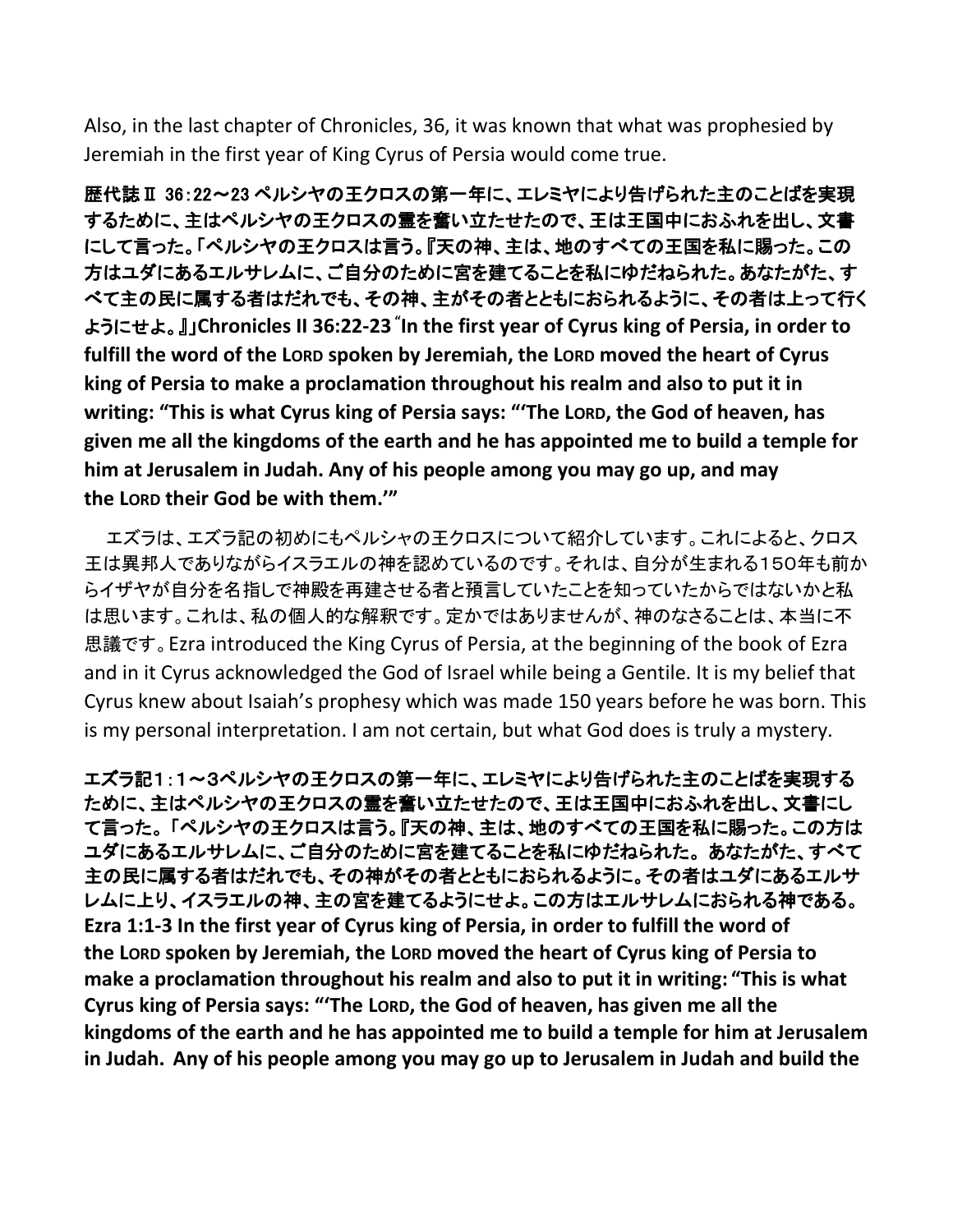**temple of the LORD, the God of Israel, the God who is in Jerusalem, and may their God be with them.**

#### 3.平安を与える計画である。**A plan that gives peace.**

イスラエルの民は70年もの間母国イスラエルを離れていましたが、バビロンの地で苦難に耐えな がらもユダヤ人として神を信じ、神に仕える人が残されていたのです。エズラもそんな一人でした。イ スラエルの民にとって、ペルシャの王クロスの恩恵は大きかったと思います。が、苦労はいっぱいあっ たはずです。そんな生活の中で神様は、新たな平安を与える計画を持っておられたのです。それは、 将来と希望を与える計画であり、平安を与える計画です。きっと当時は、誰も想像がつかなかった計 画です。(エレミヤ書29:11)The Israelites had left their homeland of Israel for 70 years, and while enduring hardships in Babylon, there were still those who believed in God and served Him as the Israelites. Ezra was one of them. For the Israelites, the blessings of the Persian king Cyrus must have been great, but there must have been a lot of hardships. In the midst of such a life, God had a plan to give them a new kind of peace. It was a plan that would give them a future and hope. It is a plan to give peace. At the time, I am sure it was a plan no one could have imagined. (Jeremiah 29:11)

エレミヤもイザヤもまだ見ていませんでしたが、神様の計画を信じて楽しみにしていました。私たち にも希望があります。この平安を与える計画は、まだ完成していません。しかし、わたしたちにも希望 があるのです。なぜなら、この希望は、みことばの約束だからです。クロス王は、確かにユダヤ人を約 束の地エルサレムに返しました。神殿も再建しました。ですが、それで終わりではなく、ユダヤ人はま た失敗して、再建した神殿も破壊されてしまい、世界中に離散してしまいました。それでも、将来と希 望を与える平安の計画は、今もなお続いているのです。バビロンから帰還したイスラエルの民は、叩 かれ、つぶされ、破壊されてもあきらめず、神を信じて前進して来たのです。バビロンから復活したイ スラエルの民にメシヤであるイエス様がお生まれになりました。Neither Jeremiah or Isaiah had seen it yet, but they looked forward to it and believed in God's plan. There is hope for us as well. This plan to give us peace is not yet complete. But there is hope for us. Why? Because this hope is the promise of the Word of God. King Cyrus has indeed returned the Jews to Jerusalem, the promised land. The people of Israel also rebuilt the temple. But that was not the end of the story. They failed again, and the rebuilt temple was destroyed, and the people of Israel were scattered all over the world. Yet, the plan of peace that gives us a future and hope continues to this day. The Israelites who returned from Babylon, were beaten, crushed, and destroyed, but they did not give up; they trusted in God and kept going. To the Israelites who returned from Babylon, Jesus the Messiah was born.